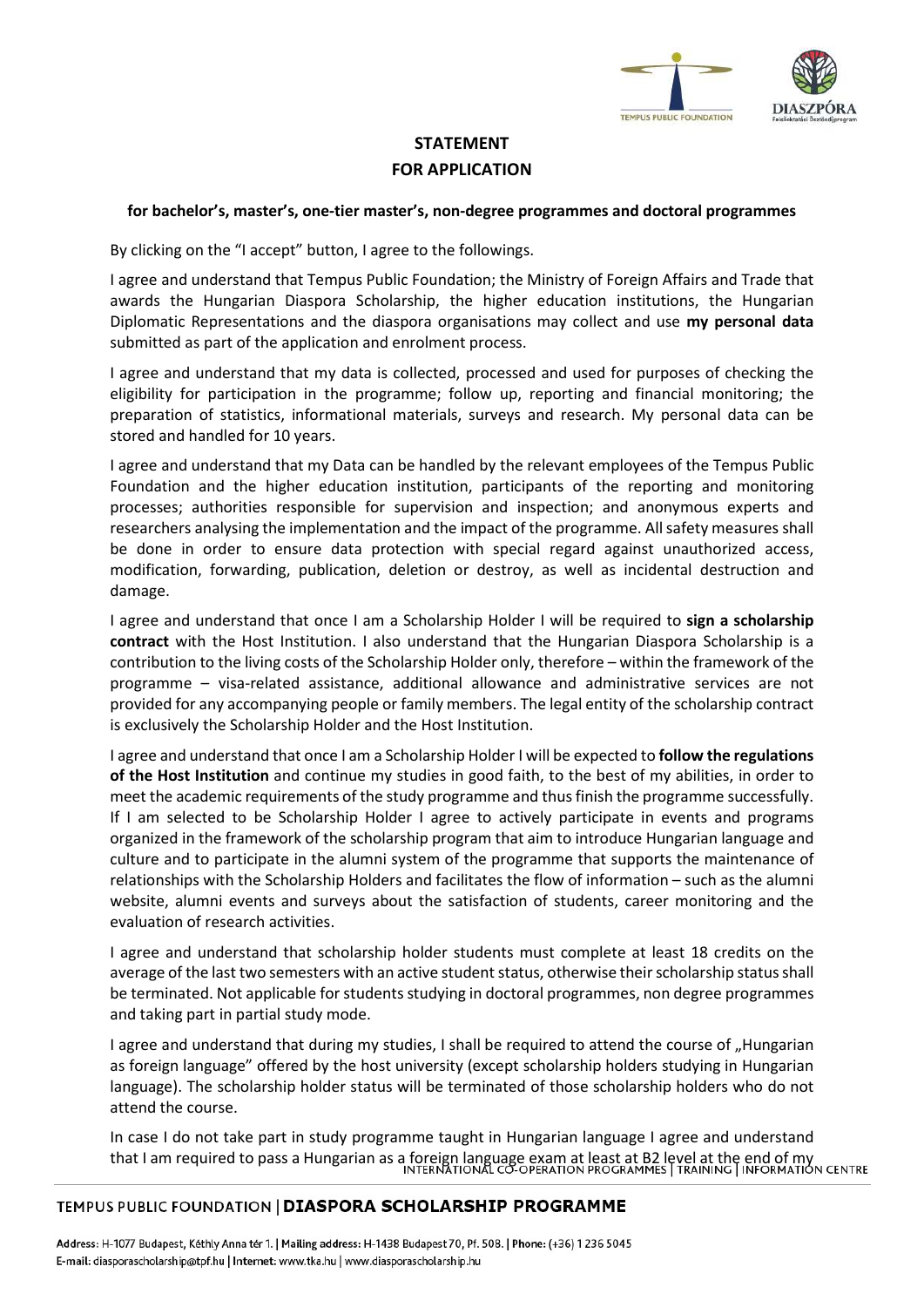

studies but no later than 1 year after obtaining my diploma. This obligation does not apply for those who take part in short study programmes (1 or 2 semesters) or in partial studies, however they are required to do an exam as well at their host institution at the end of their studies. If the requirements concerning the exam obligations are not met, scholarship holders are obliged to pay back the tuition fee of their studies.

I agree and understand that once I am a scholarship holder, I am obliged to live and study in Hungary, therefore I am not allowed to live habitually in any other country during the study period – otherwise my scholarship holder status will be terminated. I agree and understand that I shall register in person at the international office of my host institution at the beginning of each semester.

I agree and understand that I shall not be entitled to use financial support for getting enrolled in full time or partial (exchange) study programmes outside Hungary (e.g. Erasmus +, CEEPUS, Campus Mundi) and that I will be entitled only to participate at conferences or research activities that are professionally relevant for my studies. These activities should not exceed 10 days – or in any way affect me in habitually living in Hungary.

I agree and understand that applicants are also not eligible to receive the Hungarian Diaspora Scholarship in case they have another concurrent scholarship from the Hungarian central budget for studies in Hungary. In case that I am awarded more than one scholarship, I shall choose one of the scholarships and renounce from the other ones.

I agree and understand that in accordance with the Operational Regulations of the programme, the scholarship status is terminated if

- $\triangleright$  the student status of the scholarship holder is terminated by the Host Institution,
- $\triangleright$  the scholarship holder withdraws from the scholarship in a written form (sent to both Tempus Public Foundation and the Host Institution),
- $\triangleright$  the scholarship holder had obtained their degree at the study programme supported by the scholarship,
- $\triangleright$  the scholarship holder does not take part in "Hungarian as foreign language" course,
- $\triangleright$  the scholarship holder does not live in Hungary habitually and the Host Institution terminates their scholarship status for this reason,
- $\triangleright$  the scholarship holder becomes only Hungarian citizen, granted a refugee status ("menekült), temporary protection ("menekültes"), or admitted for subsidiary protection ("oltalmazott") or granted temporary protection ("befogadott"),
- in other cases described in the Operational Regulations of the programme in effect.

I agree and understand that if I will be awarded the Hungarian Diaspora Scholarship, following the acceptance of the scholarship if I do not travel to Hungary and start my studies, nor do I notify Tempus Public Foundation of this fact, I will not be able to reapply for the Hungarian Diaspora Scholarship within three years from being awarded.

I agree and understand that applicants who are awarded the scholarship cannot get a scholarship holder status if they

- $\triangleright$  withdraw the scholarship in a written form (sent to both Tempus Public Foundation and the Host Institution) or in the application system,
- $\triangleright$  do not upload their missing application documents until the deadline given in the Call for Applications,

INTERNATIONAL CO-OPERATION PROGRAMMES | TRAINING | INFORMATION CENTRE

## TEMPUS PUBLIC FOUNDATION | DIASPORA SCHOLARSHIP PROGRAMME